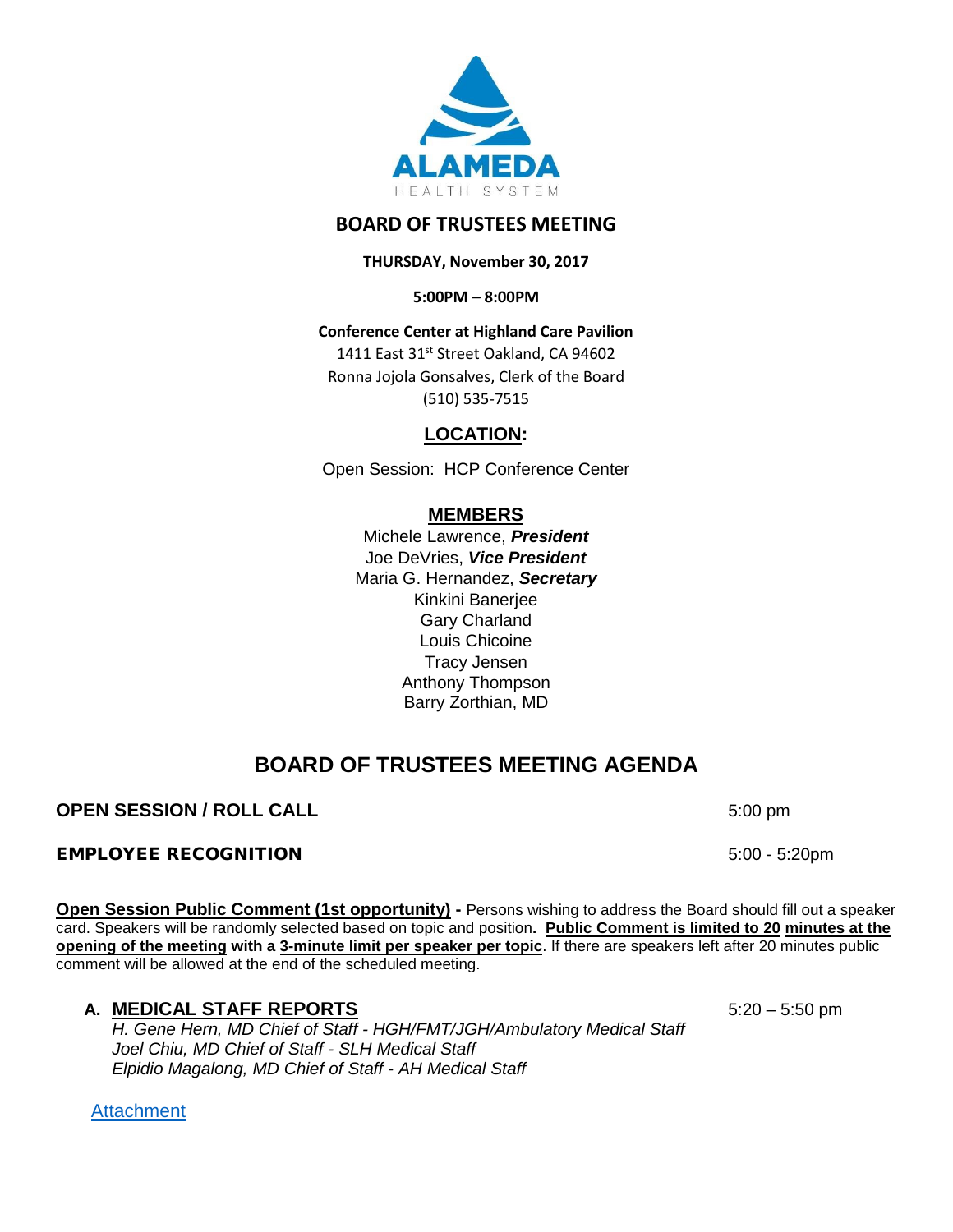**Alameda Health System**  Board of Trustees Meeting – Agenda November 30, 2017 Page 2 of 5

## **B. BOARD PRESIDENT REPORT 5:50 – 6:00 pm**

*Michele Lawrence, President*

### **C. CEO REPORT** 6:00 – 6:20 pm

*Delvecchio Finley, Chief Executive Officer*

## **D. ACTION: CONSENT AGENDA** 6:20 pm

#### 1. **Approval of the Minutes of the October 26-27, 2017 Board of Trustees Meetings.**

#### **[Attachment](http://www.alamedahealthsystem.org/wp-content/uploads/2017/11/20171130-BOT-Tab-D1-Minutes.pdf)**

## 2. **Approval of the policies from the November QPSC meeting.**

*The Quality and Professional Services Committee recommends approval of the following policies:*

#### **Alameda Health System Policies**

- Do Not Use List Abbreviations
- Medication: Formulary Development, Management and Maintenance
- Medications/Solutions: Labeling Standards
- Professional Liability Coverage

#### **Clinical**

 Standardized Procedure: Initiation and Titration of Medications for Type 2 Diabetes (Metformin, Glipizide, Liraglutide, Insulin Glargine, Detemir Insulin)

#### **[Attachment](http://www.alamedahealthsystem.org/wp-content/uploads/2017/11/20171130-BOT-Tab-D2-Policies.pdf)**

#### 3. **Approval of AHS Medical Staff Amended Bylaws and Rules and Regulations.**

*The Quality and Professional Services Committee recommends approval.*

**[Attachment](http://www.alamedahealthsystem.org/wp-content/uploads/2017/11/20171130-BOT-Tab-D3-Bylaws.pdf)** 

*Recommendation: Motion to Approve*

## **END OF CONSENT AGENDA**

## **E. ACTION: Final Approval of the Board of Trustees** 6:20 -6:30 pm **2018 Meeting Schedule**

#### **[Attachment](http://www.alamedahealthsystem.org/wp-content/uploads/2017/11/20171130-BOT-Tab-E-2018-Meeting-Schedule.pdf)**

## **F. ACTION: Approval of Contract with Vizient, Inc.** 6:30 -6:40 pm

Renewal agreement with Vizient, Inc. to be the Group Purchasing Organization for Alameda Health System. The term of the proposed agreement is January 1, 2018 through December 31, 2021. The estimated impact of the proposed agreement is \$2,058,842.00. *Luis Fonseca, Chief Operating Officer*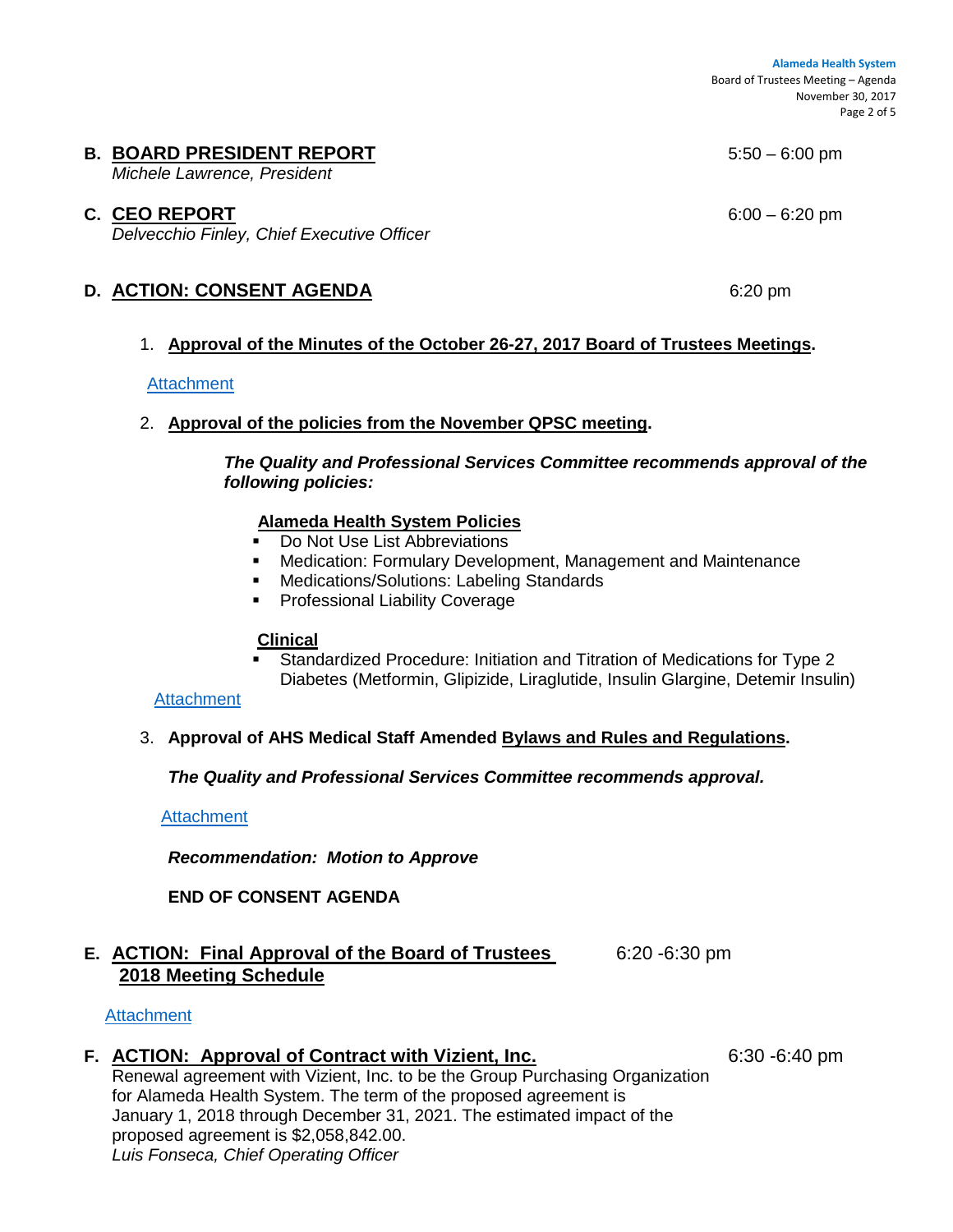#### **[Attachment](http://www.alamedahealthsystem.org/wp-content/uploads/2017/11/20171130-BOT-Tab-F-Vizient.pdf)**

## **G. INFORMATION/DISCUSSION: EHR Project Status Report** 6:40 – 7:40 pm

*Delvecchio Finley, Chief Executive Officer*

### **[Attachment](http://www.alamedahealthsystem.org/wp-content/uploads/2017/11/20171130-BOT-Tab-G-EHR.pdf)**

# **H. COMMITTEE REPORTS (Written)**

**1. Audit and Compliance**  *Kinkini Banerjee, Chair*

**[Attachment](http://www.alamedahealthsystem.org/wp-content/uploads/2017/11/20171130-BOT-Tab-H1-Audit-Report.pdf)** 

**2. Finance Committee** *Anthony Thompson, Chair*

**[Attachment](http://www.alamedahealthsystem.org/wp-content/uploads/2017/11/20171130-BOT-Tab-H2-Finance-Report.pdf)** 

**3. Quality Professional Services Committee** *Barry Zorthian M.D., Chair*

**[Attachment](http://www.alamedahealthsystem.org/wp-content/uploads/2017/11/20171130-BOT-Tab-H3-QPSC-Report.pdf)** 

## **I. INFORMATION REPORTS (Written)**

**1. AHS Community Engagement Report** *Terry Lightfoot, Director, Public Affairs and Community Engagement*

**[Attachment](http://www.alamedahealthsystem.org/wp-content/uploads/2017/11/20171130-BOT-Tab-I1-Community-Engagement.pdf)** 

**2. Legislative Affairs/Local Government Strategy**  *Terry Lightfoot, Director, Public Affairs and Community Engagement*

**[Attachment](http://www.alamedahealthsystem.org/wp-content/uploads/2017/11/20171130-BOT-Tab-I2-Legislative.pdf)** 

# **3. Events/Activity Calendar**

*Terry Lightfoot, Director, Public Affairs and Community Engagement*

**[Attachment](http://www.alamedahealthsystem.org/wp-content/uploads/2017/11/20171130-BOT-Tab-I3-Events-Calendar.pdf)** 

**(Announcement as to Purpose of Closed Session)**

# **CLOSED SESSION** 7:40 pm

**A. Public Employee Performance Evaluation** [Government Code Section 54957(b)] Title: Chief Executive Officer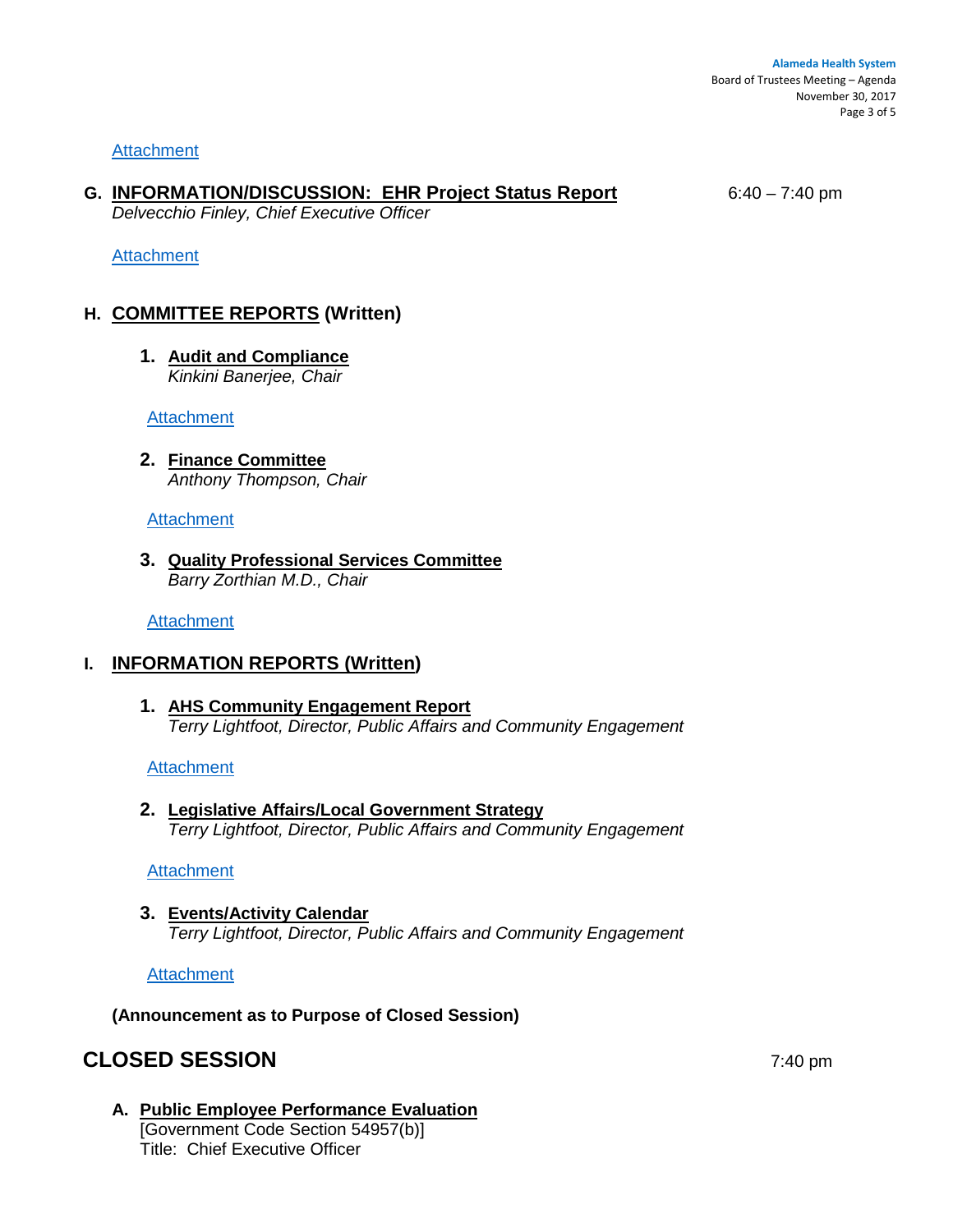*(Reconvene to Open Session)* 

# **OPEN SESSION**

**OPEN SESSION PUBLIC COMMENT (2nd opportunity) -** Persons wishing to address the Board should fill out a speaker card. Speakers will be randomly selected based on topic and position**. Public Comment is limited to 3-minutes per speaker per topic.**

**PUBLIC COMMENTS**

**TRUSTEE COMMENTS** 

## **ADJOURNMENT**